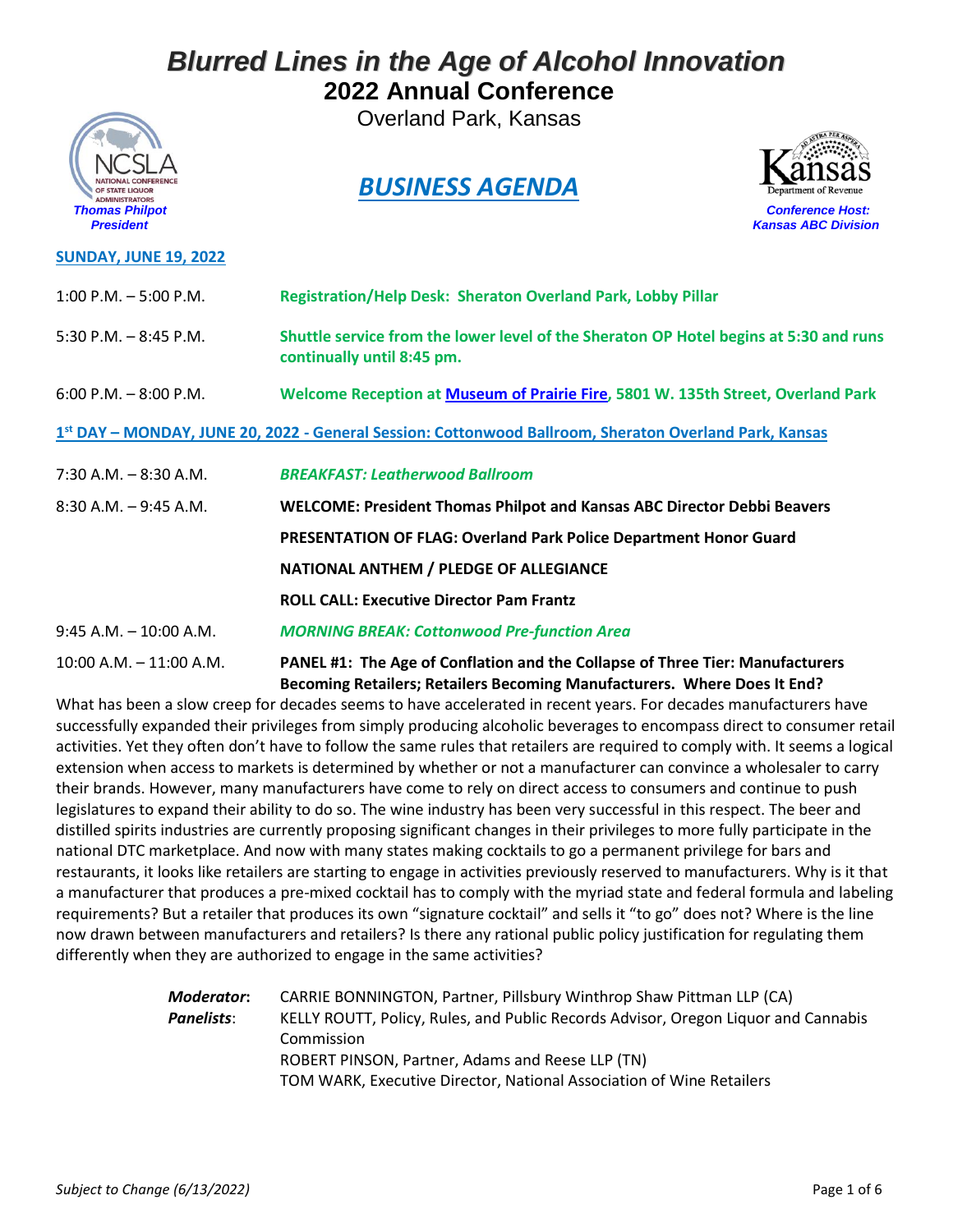Overland Park, Kansas



### *BUSINESS AGENDA*



 *Thomas Philpot Conference Host: President Kansas ABC Division*

**1 st DAY (cont.) – MONDAY, JUNE 20, 2022 - General Session: Cottonwood Ballroom, Sheraton Overland Park, Kansas**

11:00 A.M. – 12:00 P.M. **PANEL #2: Blurring of Product Lines – Are RTDs the New Industry Disruptor?** RTDs have led the recent innovation and growth in the marketplace, and retail outlets have lobbied to get more access to these products from a variety of new distribution channels. But do these channels break down important safeguards in the industry? Join the panel for a discussion exploring what regulators and industry professionals should be mindful of as the marketplace innovates to accommodate the consumer demand for these products. Also, industry and regulators discuss new products that are comprised of controversial ingredients such as caffeine, hemp or sugar substitutes in alcoholic beverages, and their views about broader use of ingredients associated with a specific commodity. Public health and safety is at the core of the state's regulatory obligations and the panel will debate the balance of these regulatory boundaries and product innovation.

| Moderator:                                                                                     | SHAUNA BARNES, Partner, Kaleo Legal (VA)                                         |
|------------------------------------------------------------------------------------------------|----------------------------------------------------------------------------------|
| MICHELLE STONE-PRINCIPATO, Director, Colorado Liquor Enforcement Division<br><b>Panelists:</b> |                                                                                  |
|                                                                                                | MARGIE A.S. LEHRMAN, CEO, American Craft Spirits Association (ACSA)              |
|                                                                                                | JO MOAK, Executive VP and General Counsel, Wine & Spirits Wholesalers of America |
|                                                                                                | (WSWA)                                                                           |
|                                                                                                | ROBERT "R.J." O'HARA, President, Flaherty & O'Hara, P.C. (PA)                    |

12:00 P.M. – 1:00 P.M. *LUNCH: Leatherwood Ballroom*

1:00 P.M. – 1:30 P.M. **PANEL #3: What's In a Label, and What Does Your Label Say About You? A bird's eye view of TTB and FDA labeling procedures and requirements.** 

The presenter will provide an overview of the basics of COLAs, SKUs, Labeling, and Brand Registration from federal to state requirements. She will discuss the rationale behind the requirements, the effects on industry, and share information about enforcement of brand registrations. This session provides important background for the next discussion on alcohol beverage labeling lawsuits so don't miss it!

*Presenter***:** ADENA SANTIAGO, Counsel, McDermott Will & Emery (DC)

1:30 P.M. – 2:30 P.M. **PANEL #4: Alcohol Beverage Labeling Lawsuits and the Balance between TTB and FDA Regulation**

The panel will provide an overview of recent litigation against industry members involving marketing claims on labels and a summary of those beverages which are subject to FDA labeling requirements. The panelists will discuss the interplay between TTB and FDA regulation on labels, as well as some of the state level consumer protection laws involved in these cases. Finally, the panel will suggest some best practices to avoid problematic labels.

| Moderator: | ELIZABETH DeCONTI, Shareholder, GrayRobinson, P.A. (FL)                          |
|------------|----------------------------------------------------------------------------------|
| Panelists: | CAROLINE ("CARRIE") MAY, Assistant Administrator, Field Operations, Alcohol and  |
|            | Tobacco Tax and Trade Bureau (TTB)                                               |
|            | DOROTHY TAYLOR, State Supervisor, Missouri Division of Alcohol & Tobacco Control |
|            | ALVA MATHER, Partner, McDermott Will & Emery LLP (DC)                            |

2:30 P.M. – 2:45 P.M. *AFTERNOON BREAK: Cottonwood Pre-function Area*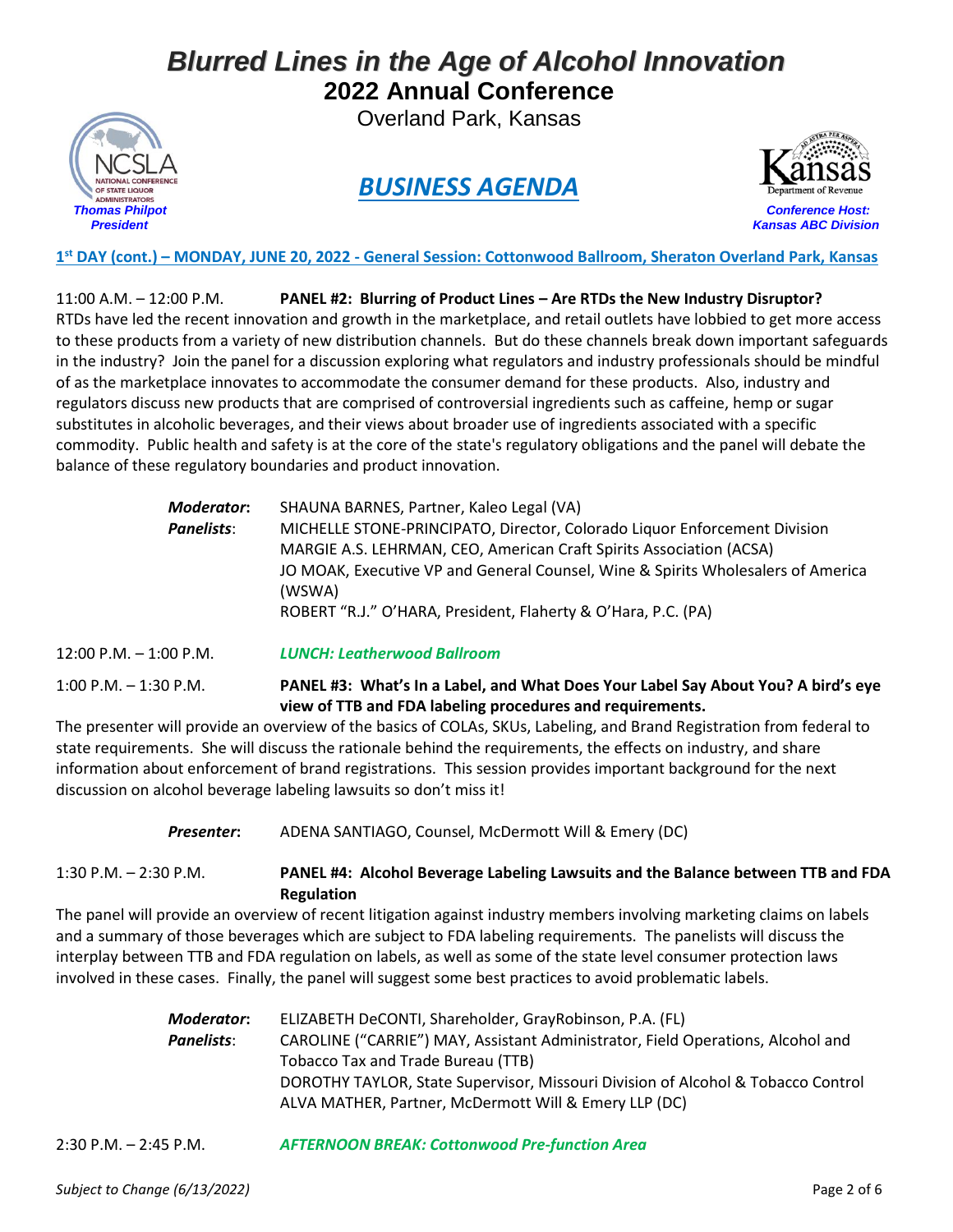Overland Park, Kansas



### *BUSINESS AGENDA*



 *Thomas Philpot Conference Host: President Kansas ABC Division*

**1 st DAY (cont.) – MONDAY, JUNE 20, 2022 - General Session: Cottonwood Ballroom, Sheraton Overland Park, Kansas**

#### 2:45 P.M. – 3:45 P.M. **PANEL #5: Mystery Marketplace – The Variations of U.S. Alcohol Delivery Laws, Regulations, and Public Policy**

Alcohol shipping has taken over the marketplace in nearly every state. Join our panel for a discussion on how ecommerce has created often unseen routes to market and to consumers. But who is shipping and delivering products and where? How well is your regulatory structure equipped to understand and effectively manage these often hidden transactions? They will also tackle subjects including impacted alcohol categories, on-premise and off-premise delivery, employee and independent contractor delivery, and common provisions located in a variety of state statutes and rules. Panelists will discuss the legal and public policy implications of restrictions relating to delivery radius, volume restrictions, record keeping requirements, scanning requirements, minimum training, age limitations for shoppers/delivery personnel, vehicle inspection, packaging/labeling, driver permit requirements, and compliance rates across license categories.

| Moderator:        | ANNE JUNIA, Founding Partner, Powell Junia PC (IL)                             |
|-------------------|--------------------------------------------------------------------------------|
| <b>Panelists:</b> | SUMMER CHILDERS, Licensing and Compliance Division Director, Alabama Alcoholic |
|                   | Beverage Control Board                                                         |
|                   | MARBET LEWIS, Founding Partner, Spiritus Law (FL)                              |
|                   | MARK SMITH, Director of State Government Affairs (South), Shipt, Inc.          |
|                   | WILLIAM TOMASZEWSKI, General Counsel, Wine.com LLC                             |
|                   |                                                                                |

3:45 P.M. – 4:45 P.M. **PANEL #6: Enforcement Strategies for Alcohol Home Delivery** As more states are allowing for home delivery of alcohol, how are alcohol compliance officers, police and regulatory agencies changing or adapting their enforcement strategies to ensure that deliveries are not made to restricted locations, to underage or intoxicated persons? How are retailers responding to the rapid expansion of this mode of doing business and the increased regulatory scrutiny? Join this esteemed panel as they discuss these issues and more, and offer suggestions on best practices.

| <b>Moderator:</b>         | HOBERT RUPE, Executive Director, Nebraska Liquor Control Commission                 |
|---------------------------|-------------------------------------------------------------------------------------|
| Panelists:                | RODRIGO DIAZ, Chief Counsel, Pennsylvania Liquor Control Board                      |
|                           | <b>ERNEST LEGIER, Commissioner, Louisiana Office of Alcohol and Tobacco Control</b> |
|                           | JOHN YEOMANS, NLLEA Past President and Delaware Director, Division of Alcohol &     |
|                           | Tobacco Enforcement (DATE)                                                          |
|                           | BEN HALPERT, Associate General Counsel-Regulated Products & Compliance, Gopuff      |
|                           | JAY LERDAL, Business Development Manager, National Restaurant Association           |
| 4:45 P.M. $-$ 5:45 P.M.   | <b>TASTE OF KANSAS</b>                                                              |
| $6:00$ P.M. $-10:00$ P.M. | <b>FREE EVENING TO DINE &amp; EXPLORE</b>                                           |

**Continuous shuttle service to the** *[COUNTRY CLUB PLAZA](https://countryclubplaza.com/)***,** *[LEGENDS OUTLETS](https://legendsshopping.com/)  [SHOPPING AND](https://legendsshopping.com/) DINING* **or the** *[HOLLYWOOD CASINO AT KANSAS SPEEDWAY](https://www.hollywoodcasinokansas.com/) are* **available from the lower level of the Sheraton OP Hotel from 6:00 until 10:00 pm.**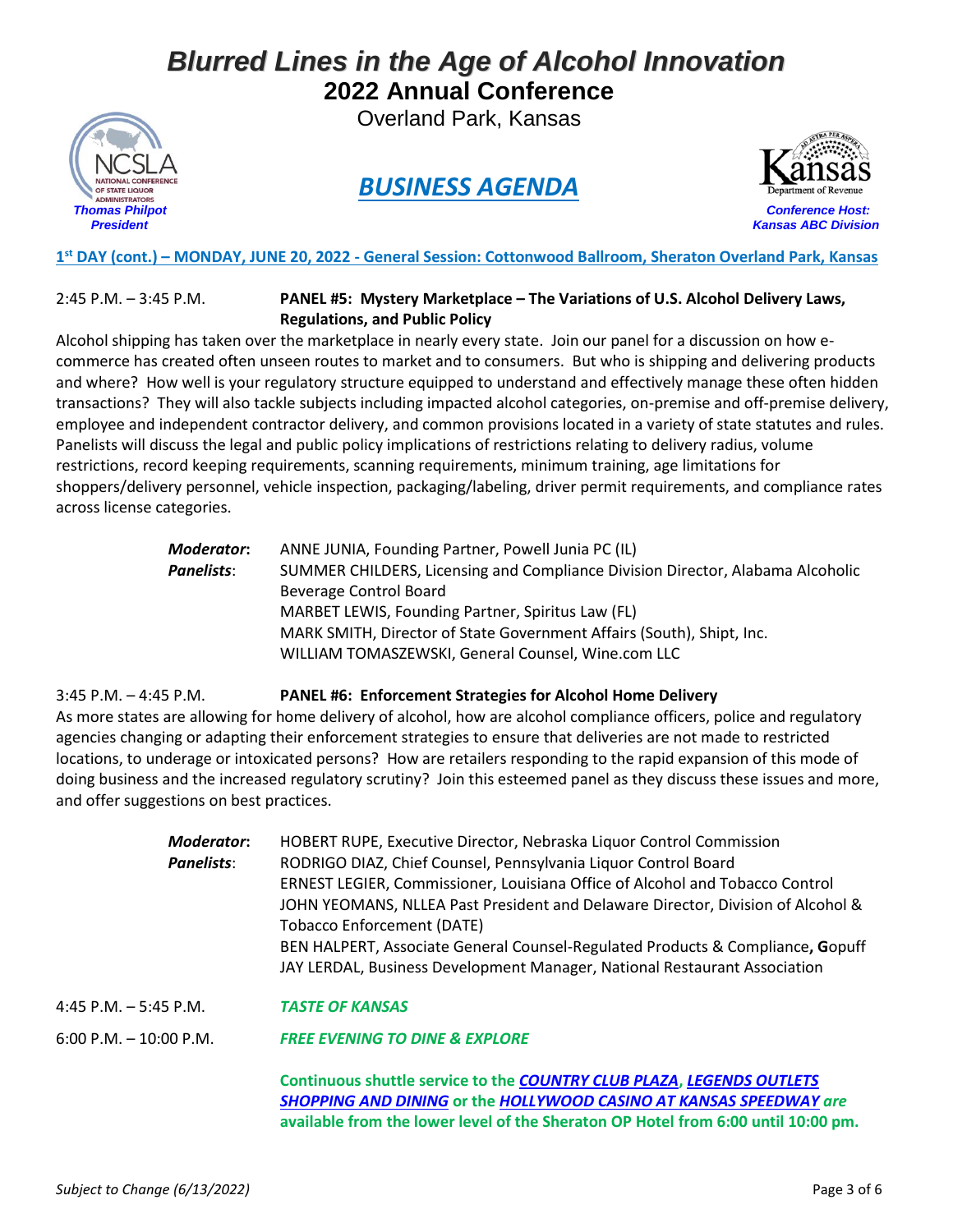Overland Park, Kansas



## *BUSINESS AGENDA*



**2 nd Day – TUESDAY, JUNE 21, 2022 - General Session: Cottonwood Ballroom, Sheraton Overland Park, Kansas**

7:30 A.M. – 8:30 A.M. *BREAKFAST: Leatherwood Ballroom*

8:30 A.M. – 9:30 A.M. **PANEL #7: Hot Topics**

We are reserving one panel for the hottest topics and breaking news of the day. Tuesday morning kicks off with a fast-paced exploration of the latest developments and what it means for the alcohol industry! The topics to be covered are:

- Current trends on the radar of TTB;
- Cross-over between the alcoholic and non-alcoholic categories;
- The Treasury Report's areas of significance and what they mean for state alcohol regulators and the industry; and
- NFTs what they are, and the importance for regulators to be aware of what they represent and whether they are, or should be, regulated in some way.

| <b>Moderator:</b>  | ANDREW VALLEJOS, Director, New Mexico Alcohol & Gaming Division      |
|--------------------|----------------------------------------------------------------------|
| <b>Presenters:</b> | MICKI HACKENBERGER, Executive Director, Wine & Spirit Wholesalers of |
|                    | Colorado                                                             |
|                    | ERIN KELLEHER, Partner, Hinman & Carmichael LLP (CA)                 |
|                    | CHRISTOPHER THIEMANN, Distilled Spirits Program Manager, Alcohol and |
|                    | Tobacco Tax and Trade Bureau (TTB)                                   |
|                    | JAMES WEBSTER, Founding Partner, Webster Law Partners, P.C. (IL)     |

#### 9:30 A.M. – 10:30 A.M. **PANEL #8: Alcohol Marketing Regulations in a Digital World**

Tied house laws were enacted well before the digitalized world we live in today. We cannot escape that technology and data play key roles in efficiently operating any business, no matter what size, and that a significant amount of advertising activity takes place in the digital space. How do we navigate these tied house laws which were passed and crafted from a landscape decades ago? Panel to review and discuss: background (laws/regulations, case law), Texas ABC Draft Advisory Opinion, e-commerce sites (B2C & B2B), and concerns (what keeps people up at night?).

| Moderator:        | BAHANEH HOBEL, Partner and Head of Alcohol Beverage Law and Compliance,           |
|-------------------|-----------------------------------------------------------------------------------|
|                   | Dickenson, Peatman & Fogarty (CA)                                                 |
| <b>Panelists:</b> | MATTHEW CHERRY, Marketing Practices Attorney, Texas Alcoholic Beverage            |
|                   | Commission                                                                        |
|                   | AMY CAMPBELL, Executive Director, Kansas Association of Beverage Retailers (KABR) |
|                   | MARIA JACKSON, Senior Director & Associate General Counsel, Regulatory, Instacart |
|                   | COURTNEY SWIM, Associate Counsel, Legal and Regulatory, DISCUS                    |
|                   |                                                                                   |

10:30 A.M. – 10:45 A.M. *MORNING BREAK: Cottonwood Pre-function Area*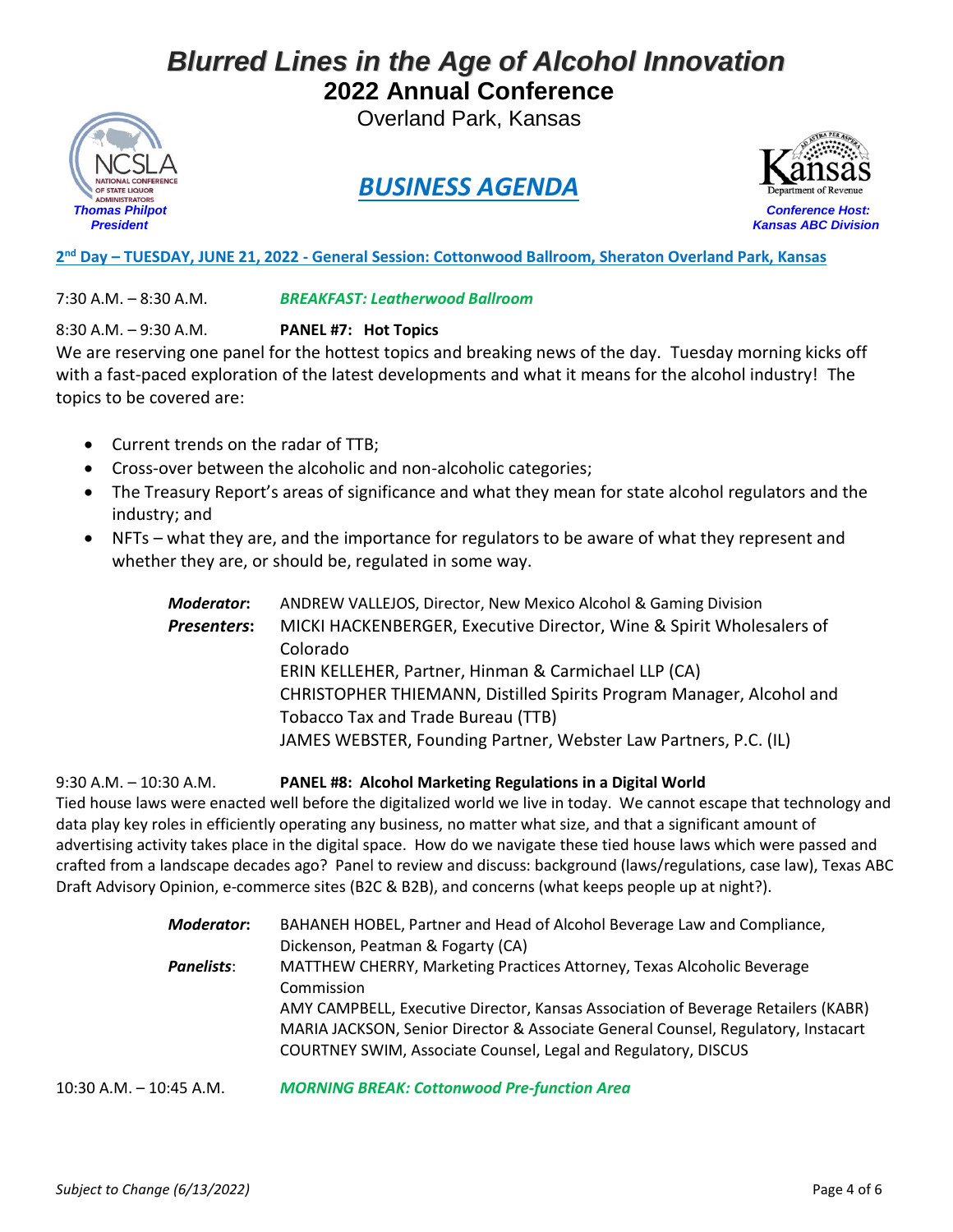Overland Park, Kansas



### *BUSINESS AGENDA*



**2 nd Day (cont.) – TUESDAY, JUNE 21, 2022 - General Session: Cottonwood Ballroom, Sheraton Overland Park, Kansas**

#### 10:45 A.M. – 11:45 A.M. **PANEL #9: Intersection of Alcohol Beverage and Cannabis**

Panelists will look at the various ways that the alcohol beverage and cannabis industries intersect both from the perspective of how laws and regulations for the two industries compare as well as how regulators, particularly those with dual responsibilities, address the complex issues raised by these two products. The panel will provide a basic introduction to cannabis laws and regulation, both existing and proposed, and consider federal and state permitting and licensing regulations in states where both the sale and distribution are currently lawful. The panel will include both industry participants and former and current state regulators.

| Moderator: | CHRISTOPHER RIANO, Of Counsel (former New York SLA GC), Holland & Knight (NY) |
|------------|-------------------------------------------------------------------------------|
| Panelists: | RICK GARZA, Director, Washington State Liquor and Cannabis Board              |
|            | KELLY DIGGINS, Vice President, Deputy General Counsel, Constellation Brands   |
|            | KELLY FAIR, US General Counsel, Canopy Growth Corporation (CA)                |
|            | <b>EMILY GANT, Principal, Foster Garvey PC (WA)</b>                           |
|            |                                                                               |

11:45 A.M. – 1:00 P.M. *LUNCH for Everyone: Leatherwood Ballroom LUNCH & NCSLA REGIONAL STATE MEETING BREAKOUTS: Maple Room*

#### 1:00 P.M. – 2:00 P.M. **PANEL #10: Legal Update**

The Annual Legal Update is regularly considered by most conference attendees to be a "must do" session . . . and rightly so. Nationally-recognized alcohol lawyer Richard Blau returns to the podium to analyze 2021-22 federal and state court cases, as well as new statutes and a slew of executive orders. Here's a small sampling: blurring of traditional boundaries between tiers and segments of the industry; adapting of enforcement practices; and predictions of the path forward in light of changing technologies, intra-tier consolidations, and a rapidly evolving marketplace. Richard's thoughtful analysis and depth of research is a treasure trove of information for regulators, attorneys, and industry professionals alike. Don't miss this informative session and a highlight of the conference!

*Presenter***:** RICHARD BLAU, Chair, Alcohol Beverage and Food Department, GrayRobinson (FL)

2:00 P.M. – 3:00 P.M. **PANEL #11: Transitioning from Regulator to the Private Sector** As individuals transition from State Liquor Administrators to the private sector, they need to change their mindset, often employ different terminology, and adapt to the unique challenges presented when trying to understand a new workplace culture. Many states also have strict guidelines and revolving door processes that must be adhered to before making the transition. This session will explore the ethical considerations that may govern this transition and cover the application of ABA rules 1.9 and 1.11 to these situations.

| Moderator:        | PAM PAZIOTOPOULOS, Director of Compliance, Reyes Beer Division                    |
|-------------------|-----------------------------------------------------------------------------------|
| <b>Panelists:</b> | JACQUELINE FLUG, General Counsel and Senior Vice President, Drizly, Inc.          |
|                   | WILLIAM A. KELLEY, JR., President, Beer Distributors of Massachusetts, Inc.       |
|                   | JESSICA STARNS-DEBETAZ, Partner, Jessica Starns Attorney at Law, LLC (LA)         |
|                   | ALAN STEEN, Vice President Government Affairs, Southern Glazer's Wine and Spirits |

3:00 P.M. – 3:15 P.M. *AFTERNOON BREAK: Cottonwood Pre-function Area*